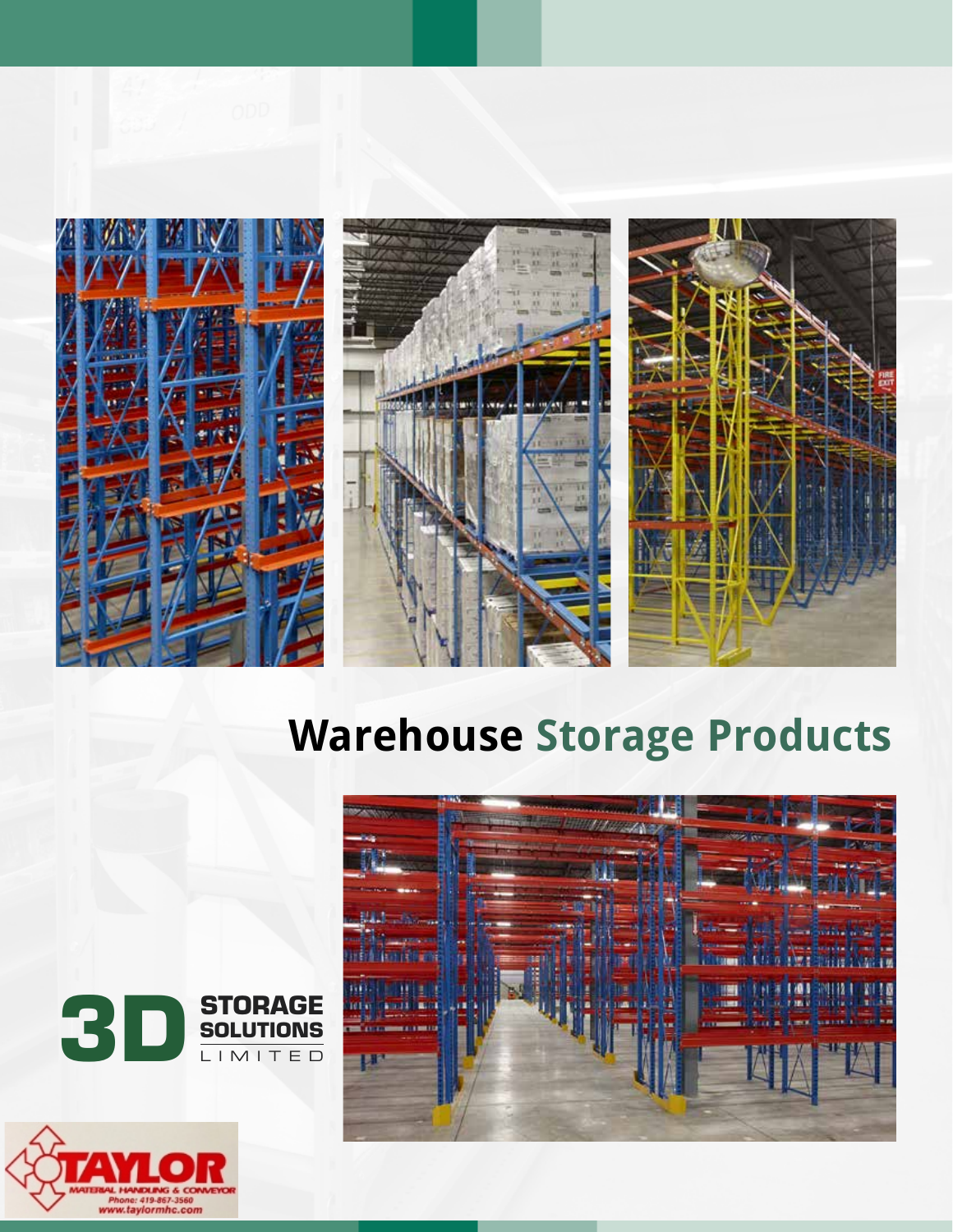## **3D Storage Solutions provides turnkey warehouse systems that incorporate one or more of the following...**



#### **Standard Pallet Rack**

- Most common racking system used
- Hi Selectivity / Low Storage Density



#### **Double Deep Racking**

- Addresses the requirement of Medium Selectivity / Medium Storage Density
- Special forklifts required





#### **Pallet Flow**

- Medium Selectivity / High Storage Density
- Best suited to high volume operations or for staging

#### **Cantilever Rack**

Ideal for long and / or heavy loads such as steel or lumber

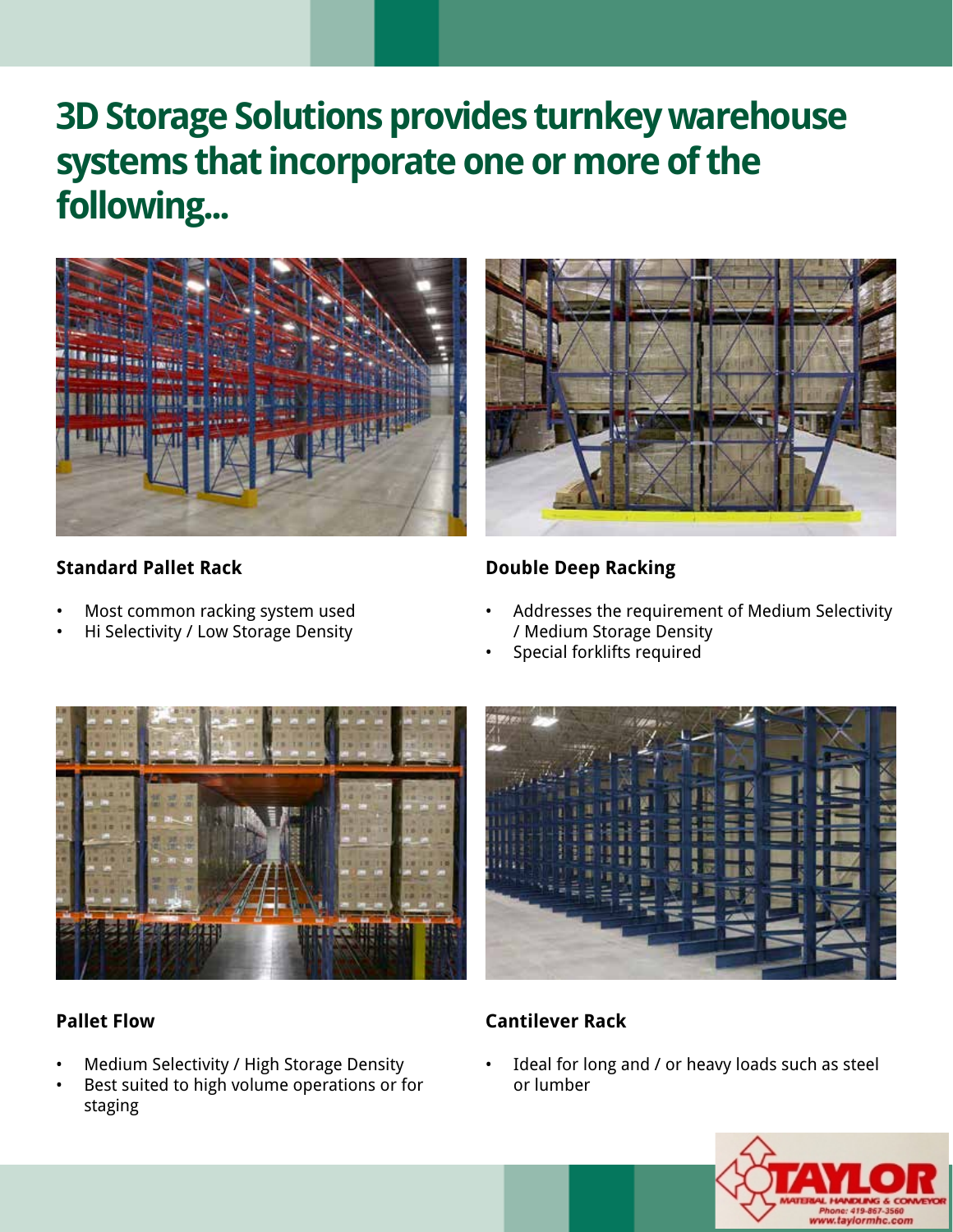### **Allow our sales and design team to assess your needs, provide custom designed solutions, project manage and install your system**



#### **Drive-In Rack**

- Low Selectivity / High Storage Density
- Special considerations required for pallets and forklifts
- Best suited to high pallet counts per item



#### **Shelving**

- A wide variety of systems for small parts and box storage
- Multiple level systems for optimum cube utilization also available.



### **Pushback Racking**

- Medium Selectivity / High Storage Denisty
- Offers more pick faces than drive-in
- Up to 6 pallets deep



#### **Carton Flow**

- Improved picking efficiencies coupled with increasing pick slot locations
- Improved stock rotation over standard shelving systems.